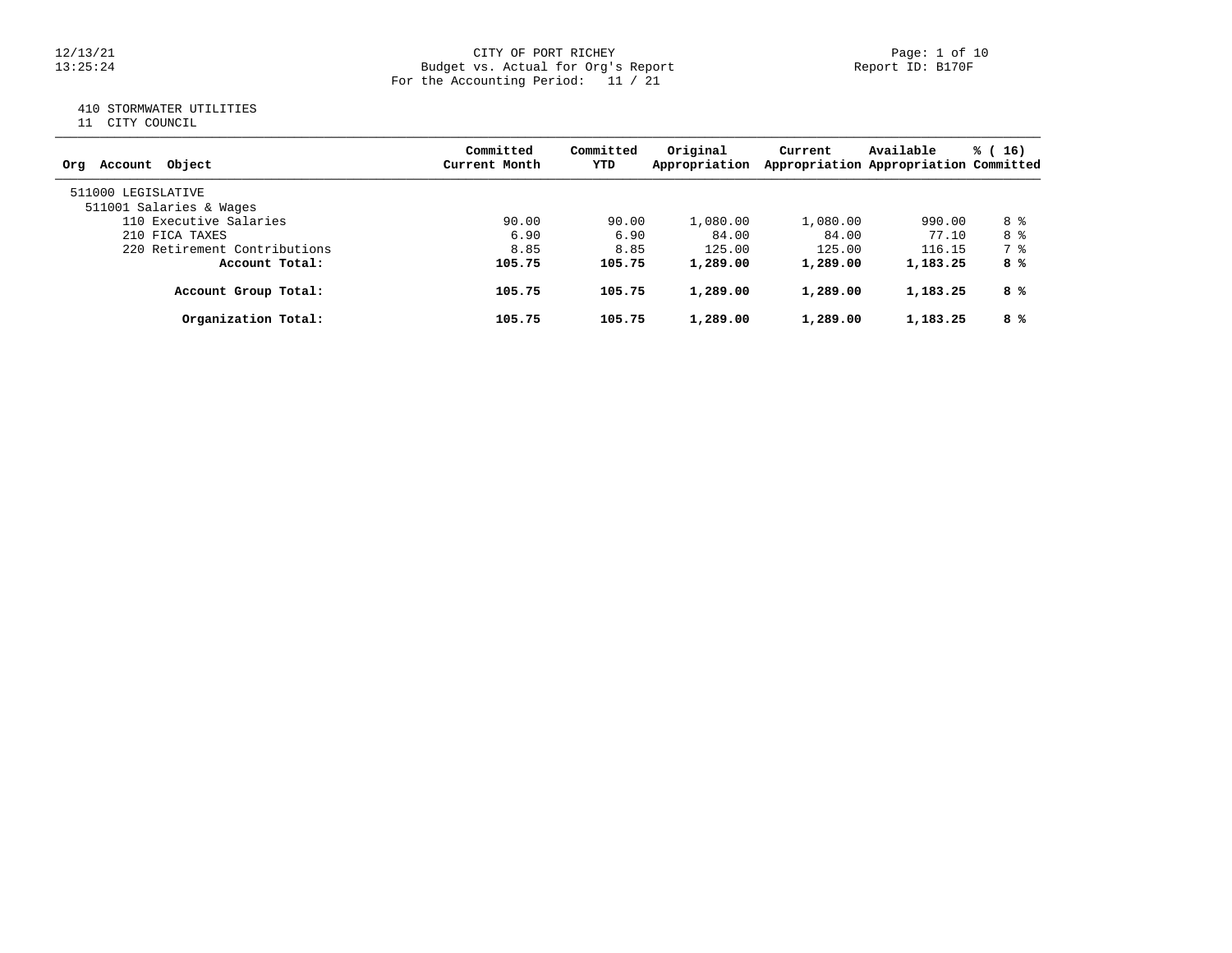#### 12/13/21 CITY OF PORT RICHEY Page: 2 of 10 13:25:24 Budget vs. Actual for Org's Report Report ID: B170F For the Accounting Period: 11 / 21

# 410 STORMWATER UTILITIES

12 ADMINISTRATIVE

| Object<br>Account<br>Orq             | Committed<br>Current Month | Committed<br>YTD | Original<br>Appropriation | Current   | Available<br>Appropriation Appropriation Committed | % (16)  |
|--------------------------------------|----------------------------|------------------|---------------------------|-----------|----------------------------------------------------|---------|
| 512000 EXECUTIVE                     |                            |                  |                           |           |                                                    |         |
| 512001 Salaries & Wages              |                            |                  |                           |           |                                                    |         |
| 120 Regular Salaries & Wages         | 1,447.00                   | 2,170.50         | 18,900.00                 | 18,900.00 | 16,729.50                                          | 11 %    |
| 140 Overtime                         | 11.48                      | 11.48            | 0.00                      | 0.00      | $-11.48$                                           | $***$ 8 |
| 149 Vehicle Allowance - City Manager | 15.00                      | 15.00            | 0.00                      | 0.00      | $-15.00$                                           | $***$ 8 |
| 210 FICA TAXES                       | 103.12                     | 154.11           | 1,450.00                  | 1,450.00  | 1,295.89                                           | $11$ %  |
| 220 Retirement Contributions         | 156.55                     | 234.21           | 2,050.00                  | 2,050.00  | 1,815.79                                           | $11*$   |
| 230 Health Insurance - Employee      | 0.00                       | 271.14           | 2,060.00                  | 2,060.00  | 1,788.86                                           | $13*$   |
| Account Total:                       | 1,733.15                   | 2,856.44         | 24,460.00                 | 24,460.00 | 21,603.56                                          | $12*$   |
| Account Group Total:                 | 1,733.15                   | 2,856.44         | 24,460.00                 | 24,460.00 | 21,603.56                                          | 12 %    |
| Organization Total:                  | 1,733.15                   | 2,856.44         | 24,460.00                 | 24,460.00 | 21,603.56                                          | $12*$   |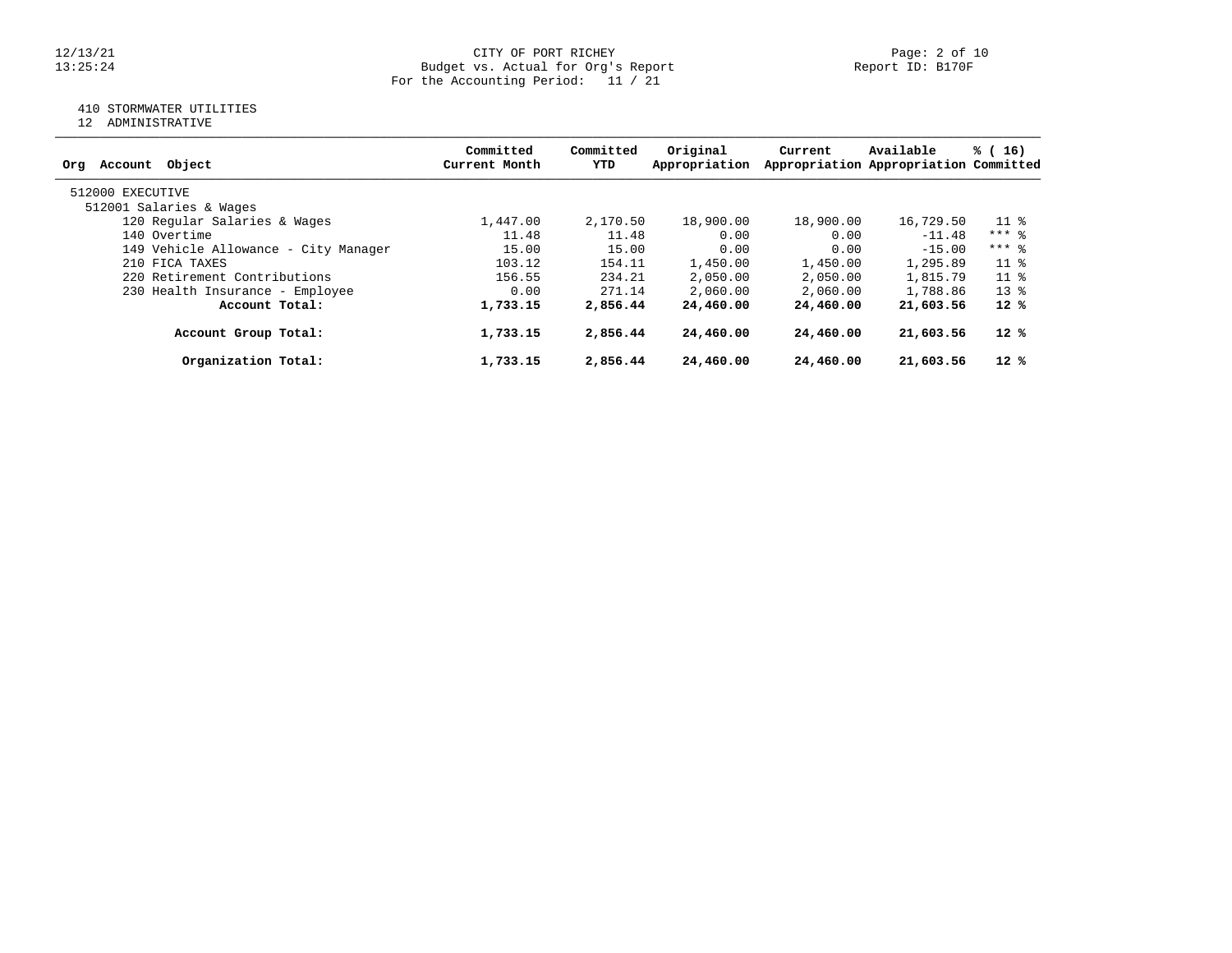#### 12/13/21 CITY OF PORT RICHEY Page: 3 of 10 13:25:24 Budget vs. Actual for Org's Report Report ID: B170F For the Accounting Period: 11 / 21

# 410 STORMWATER UTILITIES

13 FINANCE

| Account Object<br>Ora             | Committed<br>Current Month | Committed<br>YTD | Original<br>Appropriation | Current  | Available<br>Appropriation Appropriation Committed | % (16)                   |
|-----------------------------------|----------------------------|------------------|---------------------------|----------|----------------------------------------------------|--------------------------|
| 513000 FINANCIAL & ADMINISTRATIVE |                            |                  |                           |          |                                                    |                          |
| 513001 Salary & Wages             |                            |                  |                           |          |                                                    |                          |
| 120 Regular Salaries & Wages      | 453.07                     | 697.68           | 5,780.00                  | 5,780.00 | 5,082.32                                           | $12*$                    |
| 210 FICA TAXES                    | 33.12                      | 51.71            | 450.00                    | 450.00   | 398.29                                             | $11*$                    |
| 220 Retirement Contributions      | 48.68                      | 74.96            | 630.00                    | 630.00   | 555.04                                             | $12*$                    |
| 230 Health Insurance - Employee   | 39.96                      | 122.51           | 1,100.00                  | 1,100.00 | 977.49                                             | $11 \text{ }$ $\text{*}$ |
| Account Total:                    | 574.83                     | 946.86           | 7,960,00                  | 7,960,00 | 7,013.14                                           | $12*$                    |
| Account Group Total:              | 574.83                     | 946.86           | 7,960,00                  | 7,960,00 | 7,013.14                                           | $12*$                    |
| Organization Total:               | 574.83                     | 946.86           | 7,960,00                  | 7,960,00 | 7,013.14                                           | $12*$                    |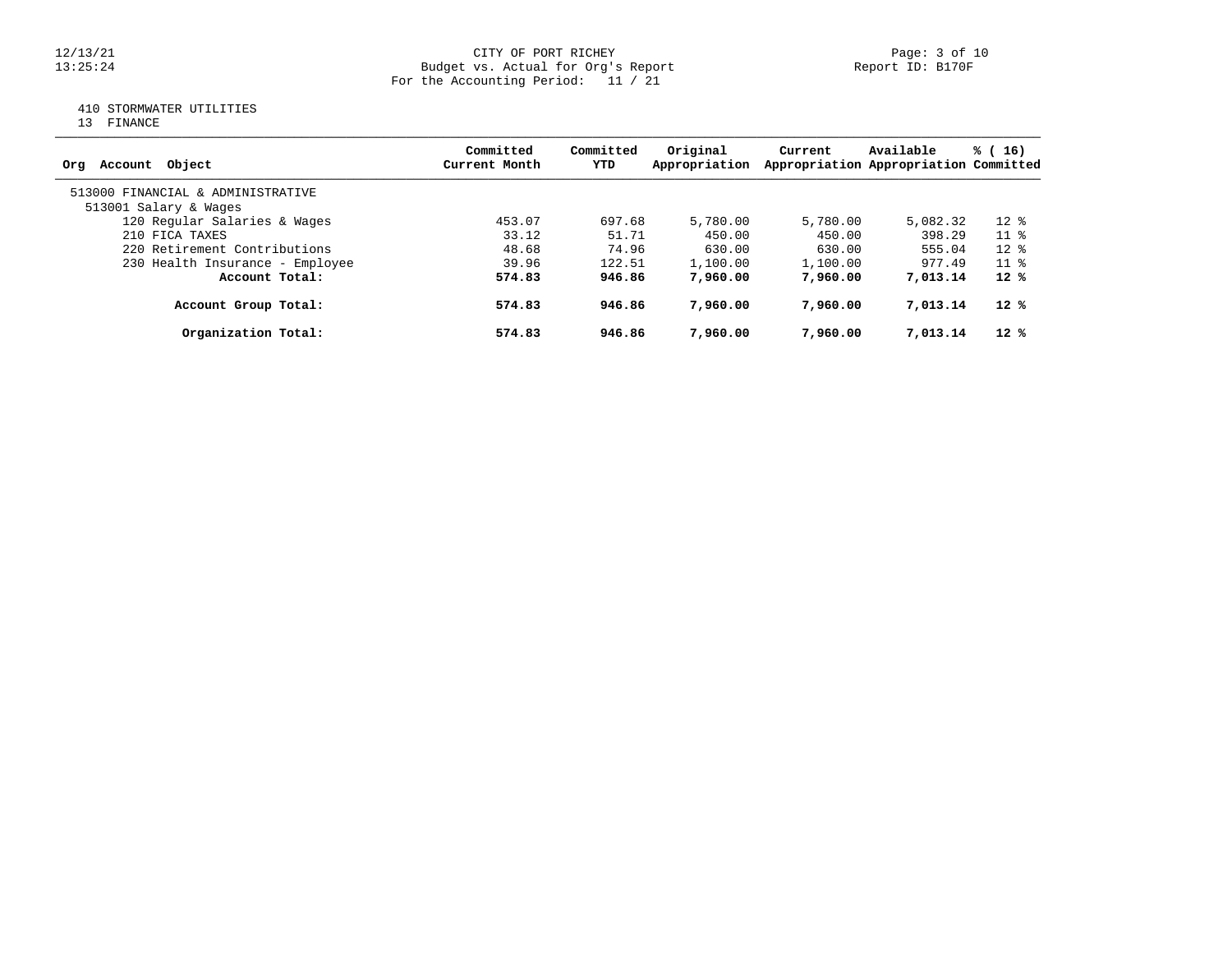# 12/13/21 CITY OF PORT RICHEY Page: 4 of 10<br>13:25:24 Budget vs. Actual for Org's Report Page: 4 Of 10 13:25:24 Budget vs. Actual for Org's Report Report ID: B170F For the Accounting Period: 11 / 21

# 410 STORMWATER UTILITIES

|  | LEGAL<br>×<br>v |
|--|-----------------|
|  |                 |

| Object<br>Account<br>Ora                      | Committed<br>Current Month | Committed<br>YTD | Original<br>Appropriation | Current  | Available<br>Appropriation Appropriation Committed | $\frac{1}{6}$ (16) |
|-----------------------------------------------|----------------------------|------------------|---------------------------|----------|----------------------------------------------------|--------------------|
| 514000 LEGAL<br>514300 Operating Expenditures |                            |                  |                           |          |                                                    |                    |
| 319 City Attorney                             | 0.00                       | 0.00             | 5,000.00                  | 5,000.00 | 5,000.00                                           | 0 %                |
| Account Total:                                | 0.00                       | 0.00             | 5,000.00                  | 5,000.00 | 5,000,00                                           | 0 %                |
| Account Group Total:                          | 0.00                       | 0.00             | 5,000.00                  | 5,000.00 | 5,000.00                                           | 0 %                |
| Organization Total:                           | 0.00                       | 0.00             | 5,000.00                  | 5,000.00 | 5,000.00                                           | 0 <sup>8</sup>     |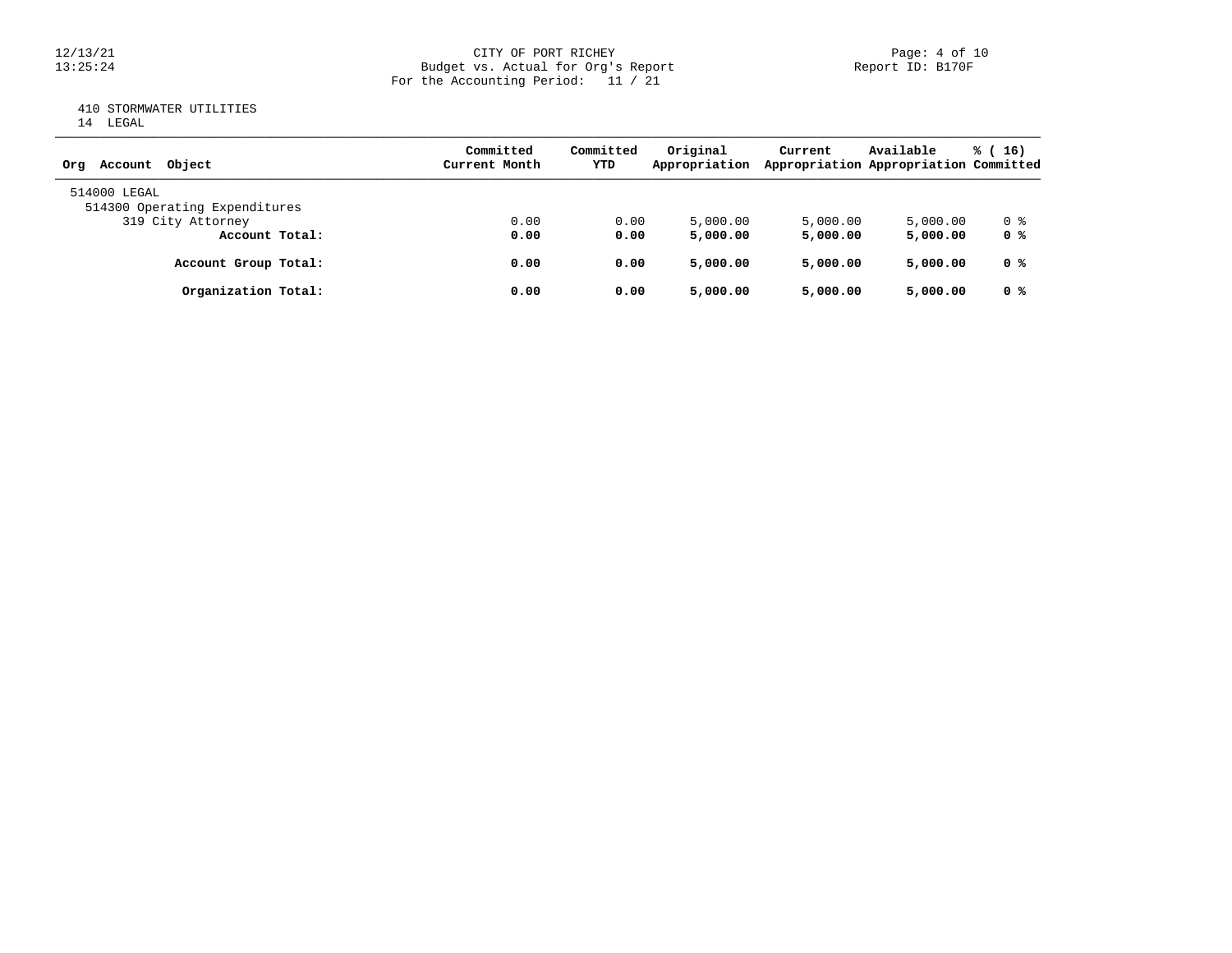## 12/13/21 CITY OF PORT RICHEY Page: 5 of 10 13:25:24 Budget vs. Actual for Org's Report Report ID: B170F For the Accounting Period: 11 / 21

## 410 STORMWATER UTILITIES

16 INFORMATION TECHNOLOGY

| Account Object<br>Ora          | Committed<br>Current Month | Committed<br>YTD | Original<br>Appropriation | Current  | Available<br>Appropriation Appropriation Committed | % (16) |
|--------------------------------|----------------------------|------------------|---------------------------|----------|----------------------------------------------------|--------|
| 516000                         |                            |                  |                           |          |                                                    |        |
| 516001 Salary & Wages          |                            |                  |                           |          |                                                    |        |
| 130 Part-time Salaries & Wages | 121.89                     | 177.99           | 1,600.00                  | 1,600.00 | 1,422.01                                           | $11$ % |
| 210 FICA TAXES                 | 9.33                       | 13.62            | 130.00                    | 130.00   | 116.38                                             | $10*$  |
| Account Total:                 | 131.22                     | 191.61           | 1,730.00                  | 1,730.00 | 1,538.39                                           | 11 %   |
| Account Group Total:           | 131.22                     | 191.61           | 1,730.00                  | 1,730.00 | 1,538.39                                           | 11 %   |
| Organization Total:            | 131.22                     | 191.61           | 1,730.00                  | 1,730.00 | 1,538.39                                           | 11 %   |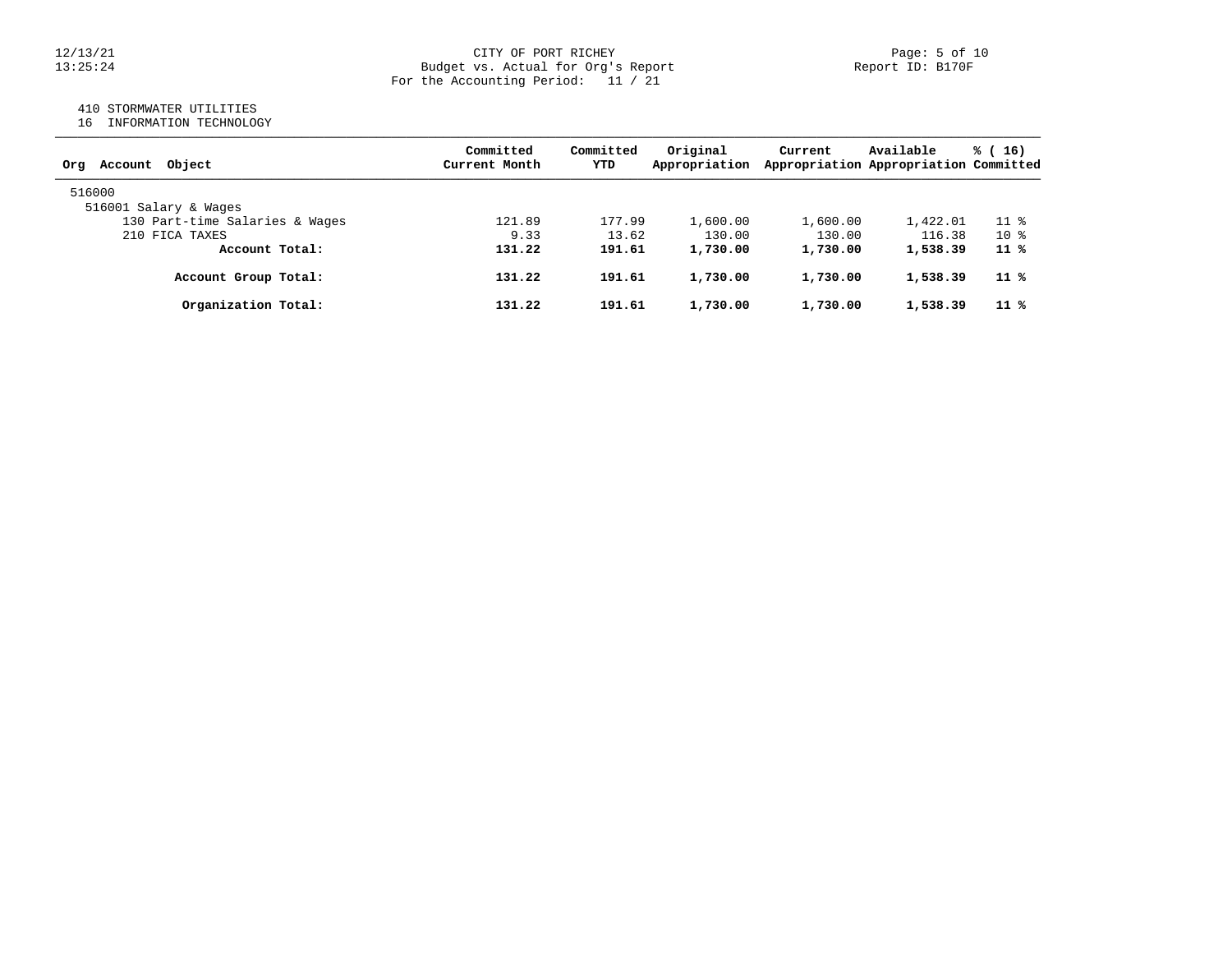#### 12/13/21 CITY OF PORT RICHEY Page: 6 of 10 13:25:24 Budget vs. Actual for Org's Report Report ID: B170F For the Accounting Period: 11 / 21

## 410 STORMWATER UTILITIES

26 HUMAN RESOURCES

| Account Object<br>Ora           | Committed<br>Current Month | Committed<br>YTD | Original<br>Appropriation | Current  | Available<br>Appropriation Appropriation Committed | % (<br>16)               |
|---------------------------------|----------------------------|------------------|---------------------------|----------|----------------------------------------------------|--------------------------|
| 526000                          |                            |                  |                           |          |                                                    |                          |
| 526001 Salaries & Wages         |                            |                  |                           |          |                                                    |                          |
| 120 Regular Salaries & Wages    | 163.20                     | 244.80           | 2,140.00                  | 2,140.00 | 1,895.20                                           | 11 <sub>8</sub>          |
| 210 FICA TAXES                  | 12.67                      | 18.74            | 165.00                    | 165.00   | 146.26                                             | $11 \text{ }$ $\text{*}$ |
| 220 Retirement Contributions    | 17.66                      | 26.49            | 232.00                    | 232.00   | 205.51                                             | 11 <sub>8</sub>          |
| 230 Health Insurance - Employee | 42.71                      | 89.90            | 520.00                    | 520.00   | 430.10                                             | $17*$                    |
| Account Total:                  | 236.24                     | 379.93           | 3,057.00                  | 3,057,00 | 2,677.07                                           | $12*$                    |
| Account Group Total:            | 236.24                     | 379.93           | 3,057.00                  | 3,057.00 | 2,677.07                                           | $12*$                    |
| Organization Total:             | 236.24                     | 379.93           | 3,057.00                  | 3,057.00 | 2,677.07                                           | $12*$                    |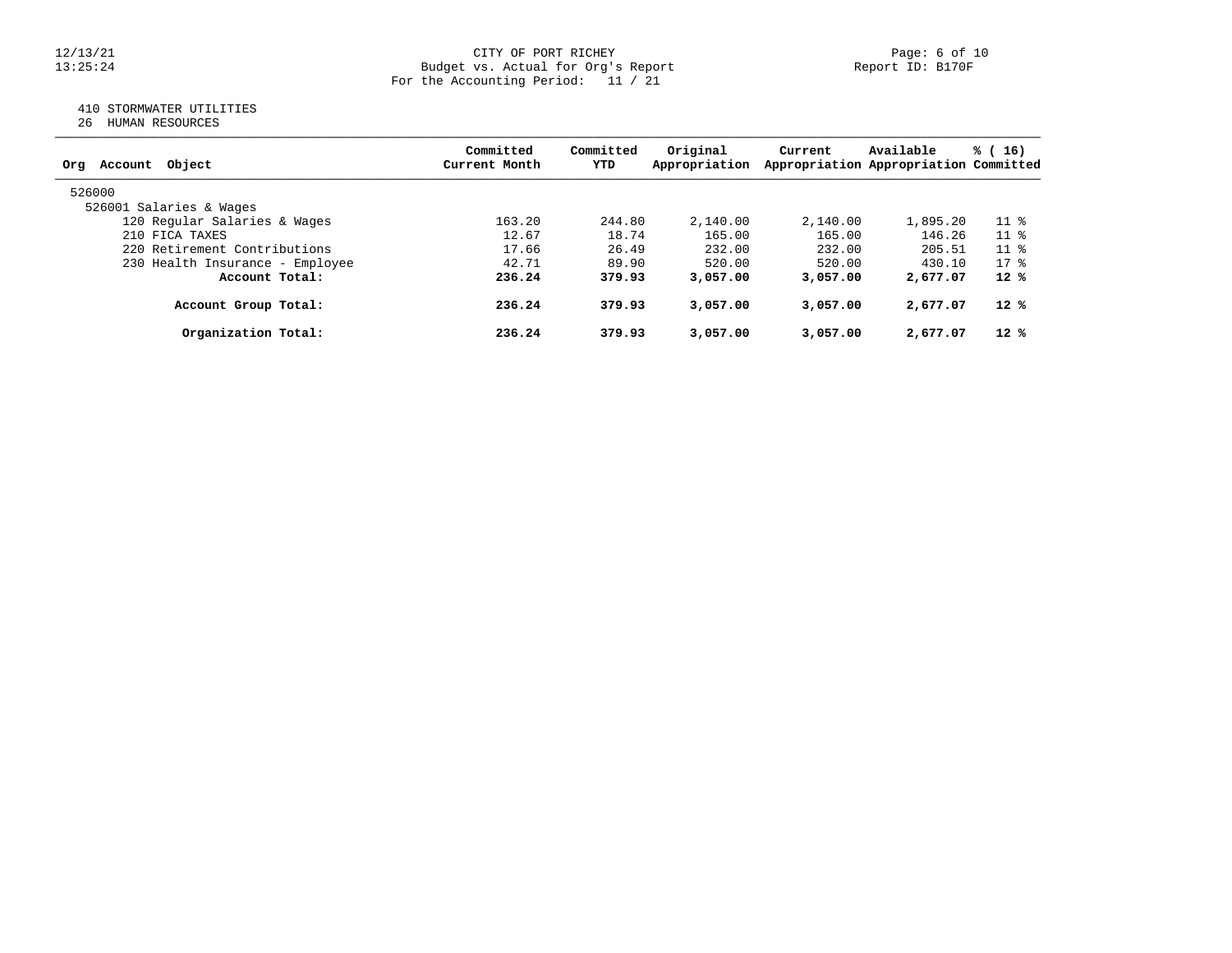#### 12/13/21 CITY OF PORT RICHEY Page: 7 of 10 13:25:24 Budget vs. Actual for Org's Report Report ID: B170F For the Accounting Period: 11 / 21

## 410 STORMWATER UTILITIES

37 STORMWATER UTILITIES

| Object<br>Org Account                   | Committed<br>Current Month | Committed<br>YTD | Original<br>Appropriation | Current    | Available<br>Appropriation Appropriation Committed | % (16)                             |
|-----------------------------------------|----------------------------|------------------|---------------------------|------------|----------------------------------------------------|------------------------------------|
| 537000                                  |                            |                  |                           |            |                                                    |                                    |
| 537001 Salaries & Wages                 |                            |                  |                           |            |                                                    |                                    |
| 120 Regular Salaries & Wages            | 2,759.83                   | 4,107.03         | 34,583.00                 | 34,583.00  | 30,475.97                                          | $12*$                              |
| 140 Overtime                            | 214.27                     | 273.00           | 1,000.00                  | 1,000.00   | 727.00                                             | $27$ $\frac{6}{5}$                 |
| 210 FICA TAXES                          | 226.03                     | 331.52           | 2,670.00                  | 2,670.00   | 2,338.48                                           | $12*$                              |
| 220 Retirement Contributions            | 320.68                     | 472.25           | 0.00                      | 0.00       | $-472.25$                                          | $***$ $%$                          |
| 230 Health Insurance - Employee         | 1,096.34                   | 2,192.68         | 13,950.00                 | 13,950.00  | 11,757.32                                          | 16 <sup>8</sup>                    |
| Account Total:                          | 4,617.15                   | 7,376.48         | 52,203.00                 | 52,203.00  | 44,826.52                                          | 14 %                               |
| 537300 Stormwater Operating Expense     |                            |                  |                           |            |                                                    |                                    |
| 301 Training                            | 0.00                       | 0.00             | 500.00                    | 500.00     | 500.00                                             | 0 <sup>8</sup>                     |
| 315 Physical Exams                      | 0.00                       | 0.00             | 500.00                    | 500.00     | 500.00                                             | $0 \text{ }$ $\text{ }$ $\text{ }$ |
| 328 Professional Services               | 0.00                       | 0.00             | 10,000.00                 | 10,000.00  | 10,000.00                                          | 0 <sup>8</sup>                     |
| 333 Brush & Yard Debris Mulching (Brush | 0.00                       | 0.00             | 13,500.00                 | 13,500.00  | 13,500.00                                          | 0 <sup>8</sup>                     |
| 346 Contractual Services                | 114.84                     | 189.95           | 2,000.00                  | 2,000.00   | 1,810.05                                           | 9 <sup>8</sup>                     |
| 465 Vehicle Expense                     | 0.00                       | 0.00             | 11,000.00                 | 11,000.00  | 11,000.00                                          | 0 <sup>8</sup>                     |
| 467 Equipment Maintenance               | 0.00                       | 0.00             | 7,000.00                  | 7,000.00   | 7,000.00                                           | 0 <sup>8</sup>                     |
| 468 Mains/Repairs                       | 0.00                       | 0.00             | 5,000.00                  | 5,000.00   | 5,000.00                                           | 0 <sup>8</sup>                     |
| 502 Miscellaneous                       | 0.00                       | 0.00             | 500.00                    | 500.00     | 500.00                                             | 0 <sup>8</sup>                     |
| 508 Pasco Cty NPDES/Permit Application  | 0.00                       | 0.00             | 200.00                    | 200.00     | 200.00                                             | 0 <sup>8</sup>                     |
| 512 Small Equipment                     | 0.00                       | 0.00             | 1,500.00                  | 1,500.00   | 1,500.00                                           | 0 <sup>8</sup>                     |
| 520 Fuel Expense                        | 0.00                       | 0.00             | 1,500.00                  | 1,500.00   | 1,500.00                                           | 0 <sup>8</sup>                     |
| 525 Uniform Allowance                   | 10.40                      | 10.40            | 0.00                      | 0.00       | $-10.40$                                           | $***$ $%$                          |
| 528 Chemicals                           | 0.00                       | 0.00             | 600.00                    | 600.00     | 600.00                                             | 0 <sup>8</sup>                     |
| Account Total:                          | 125.24                     | 200.35           | 53,800.00                 | 53,800.00  | 53,599.65                                          | 0 <sup>8</sup>                     |
| Account Group Total:                    | 4,742.39                   | 7,576.83         | 106,003.00                | 106,003.00 | 98,426.17                                          | 7 %                                |
| Organization Total:                     | 4,742.39                   | 7,576.83         | 106,003.00                | 106,003.00 | 98,426.17                                          | 7 %                                |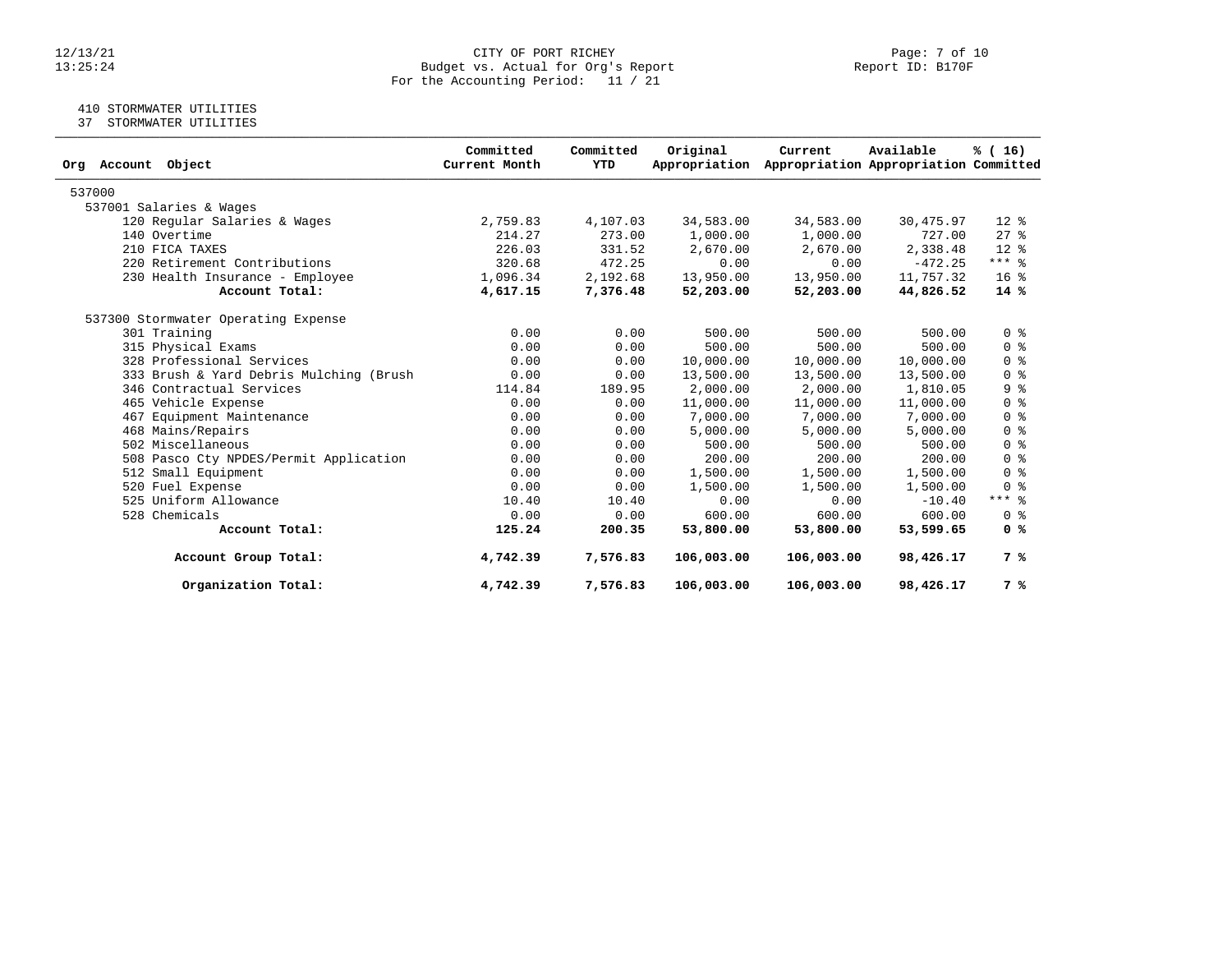# 12/13/21 CITY OF PORT RICHEY Page: 8 of 10<br>13:25:24 Budget vs. Actual for Org's Report Page: 13:25:24 Budget vs. Actual for Org's Report For the Accounting Period: 11 / 21

## 410 STORMWATER UTILITIES

41 PUBLIC WORKS DEPARTMENT

| Object<br>Account<br>Org        | Committed<br>Current Month | Committed<br>YTD | Original<br>Appropriation | Current    | Available<br>Appropriation Appropriation Committed | % (16)          |
|---------------------------------|----------------------------|------------------|---------------------------|------------|----------------------------------------------------|-----------------|
| 541000 ROAD & STREET FACILITIES |                            |                  |                           |            |                                                    |                 |
| 541001 Salaries & Wages         |                            |                  |                           |            |                                                    |                 |
| 120 Regular Salaries & Wages    | 6,035.38                   | 9,006.22         | 76,900.00                 | 76,900.00  | 67,893.78                                          | $12*$           |
| 140 Overtime                    | 391.28                     | 546.39           | 3,000.00                  | 3,000.00   | 2,453.61                                           | 18 <sup>8</sup> |
| 210 FICA TAXES                  | 487.07                     | 718.39           | 6, 200, 00                | 6,200.00   | 5,481.61                                           | $12*$           |
| 220 Retirement Contributions    | 695.16                     | 1,033.31         | 8.670.00                  | 8,670.00   | 7,636.69                                           | $12*$           |
| 230 Health Insurance - Employee | 2,546.61                   | 5,093.23         | 31,500.00                 | 31,500.00  | 26,406.77                                          | $16*$           |
| Account Total:                  | 10,155.50                  | 16,397.54        | 126,270.00                | 126,270.00 | 109,872.46                                         | $13*$           |
| Account Group Total:            | 10,155.50                  | 16,397.54        | 126,270.00                | 126,270.00 | 109,872.46                                         | 13 %            |
| Organization Total:             | 10,155.50                  | 16,397.54        | 126,270.00                | 126,270.00 | 109,872.46                                         | $13*$           |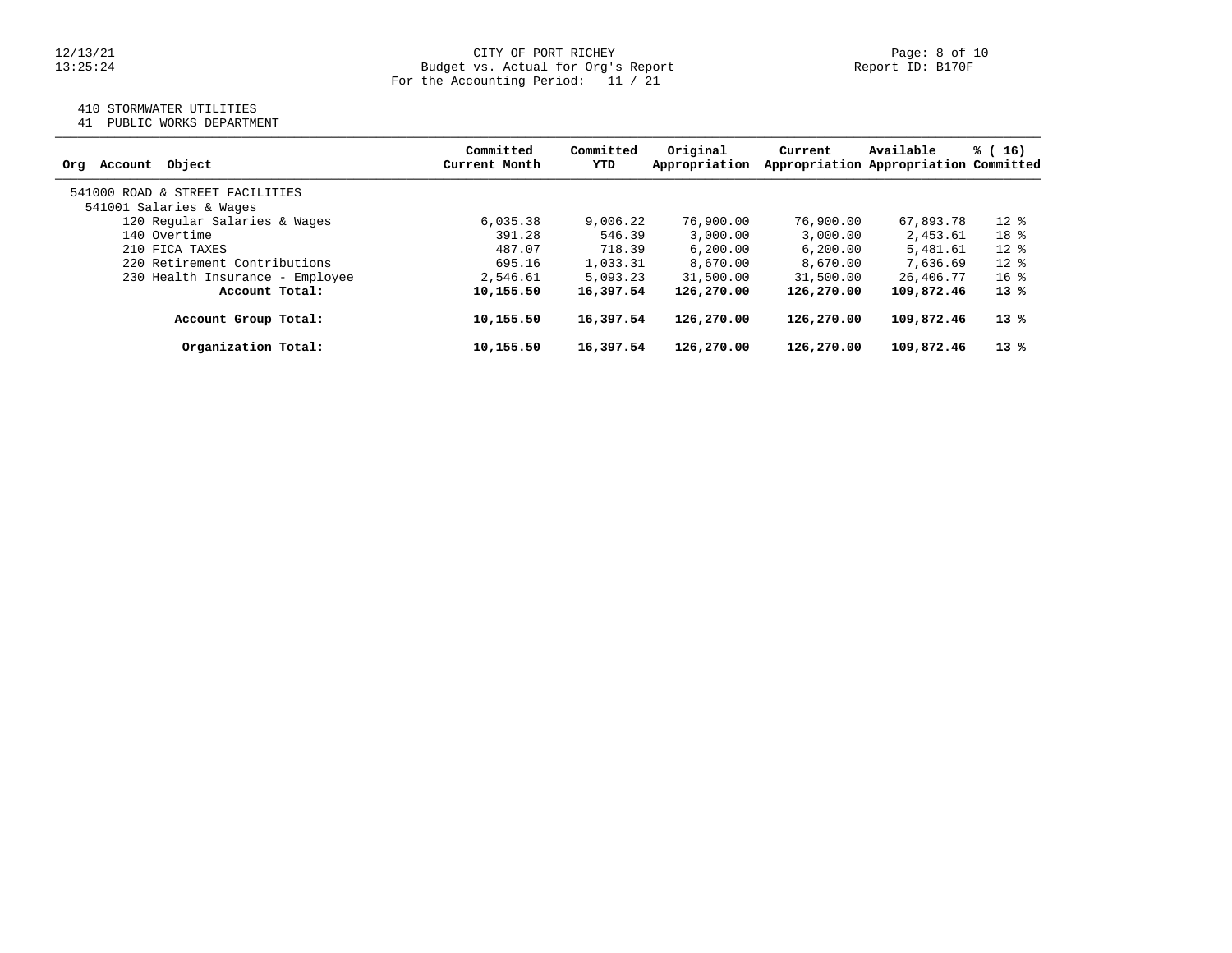#### 12/13/21 CITY OF PORT RICHEY Page: 9 of 10 13:25:24 Budget vs. Actual for Org's Report Report ID: B170F For the Accounting Period: 11 / 21

# 410 STORMWATER UTILITIES

90 CONTINGENCIES

| Account<br>Object<br>Orq                  | Committed<br>Current Month | Committed<br>YTD | Original<br>Appropriation | Current    | Available<br>Appropriation Appropriation Committed | % (16)          |
|-------------------------------------------|----------------------------|------------------|---------------------------|------------|----------------------------------------------------|-----------------|
| 590000                                    |                            |                  |                           |            |                                                    |                 |
| 590900 CONTINGENCIES                      |                            |                  |                           |            |                                                    |                 |
| 903 INTERFUND ALLOCATION - CITY COUNCIL   | 12.61                      | 12.61            | 140.00                    | 140.00     | 127.39                                             | 9%              |
| 904 INTERFUND ALLOCATION - ADMINISTRATION | 39.68                      | 62.96            | 309.00                    | 309.00     | 246.04                                             | $20*$           |
| 905 INTERFUND ALLOCATION - FINANCE        | 66.30                      | 66.46            | 1,566.00                  | 1,566.00   | 1,499.54                                           | 4%              |
| 909 INTERFUND ALLOCATION - IT             | 194.10                     | 334.87           | 2,118.00                  | 2,118.00   | 1,783.13                                           | 16 <sup>8</sup> |
| 911 INTERFUND ALLOCATION - GENERAL        | 2,926.40                   | 6,074.55         | 33,062.00                 | 33,062.00  | 26,987.45                                          | 18 %            |
| 916 INTERFUND ALLOCATION - PUBLIC WORKS   | 208.86                     | 361.85           | 4,200.00                  | 4,200.00   | 3,838.15                                           | 9%              |
| INTERFUND ALLOCATION - HR<br>918          | 18.71                      | 19.67            | 70.00                     | 70.00      | 50.33                                              | $28$ %          |
| Account Total:                            | 3,466.66                   | 6,932.97         | 41,465.00                 | 41,465.00  | 34,532.03                                          | 17%             |
| 590910 RESERVE CONTINGENCIES              |                            |                  |                           |            |                                                    |                 |
| 990 Contingencies                         | 0.00                       | 0.00             | 10,000.00                 | 10,000.00  | 10,000.00                                          | 0 <sub>8</sub>  |
| Account Total:                            | 0.00                       | 0.00             | 10,000.00                 | 10,000.00  | 10,000.00                                          | 0 <sup>8</sup>  |
| Account Group Total:                      | 3,466.66                   | 6,932.97         | 51,465.00                 | 51,465.00  | 44,532.03                                          | $13*$           |
| Organization Total:                       | 3,466.66                   | 6,932.97         | 51,465.00                 | 51,465.00  | 44,532.03                                          | $13*$           |
|                                           |                            |                  |                           |            |                                                    |                 |
| Fund Total:                               | 21, 145. 74                | 35,387.93        | 327,234.00                | 327,234.00 | 291,846.07                                         | $11*$           |